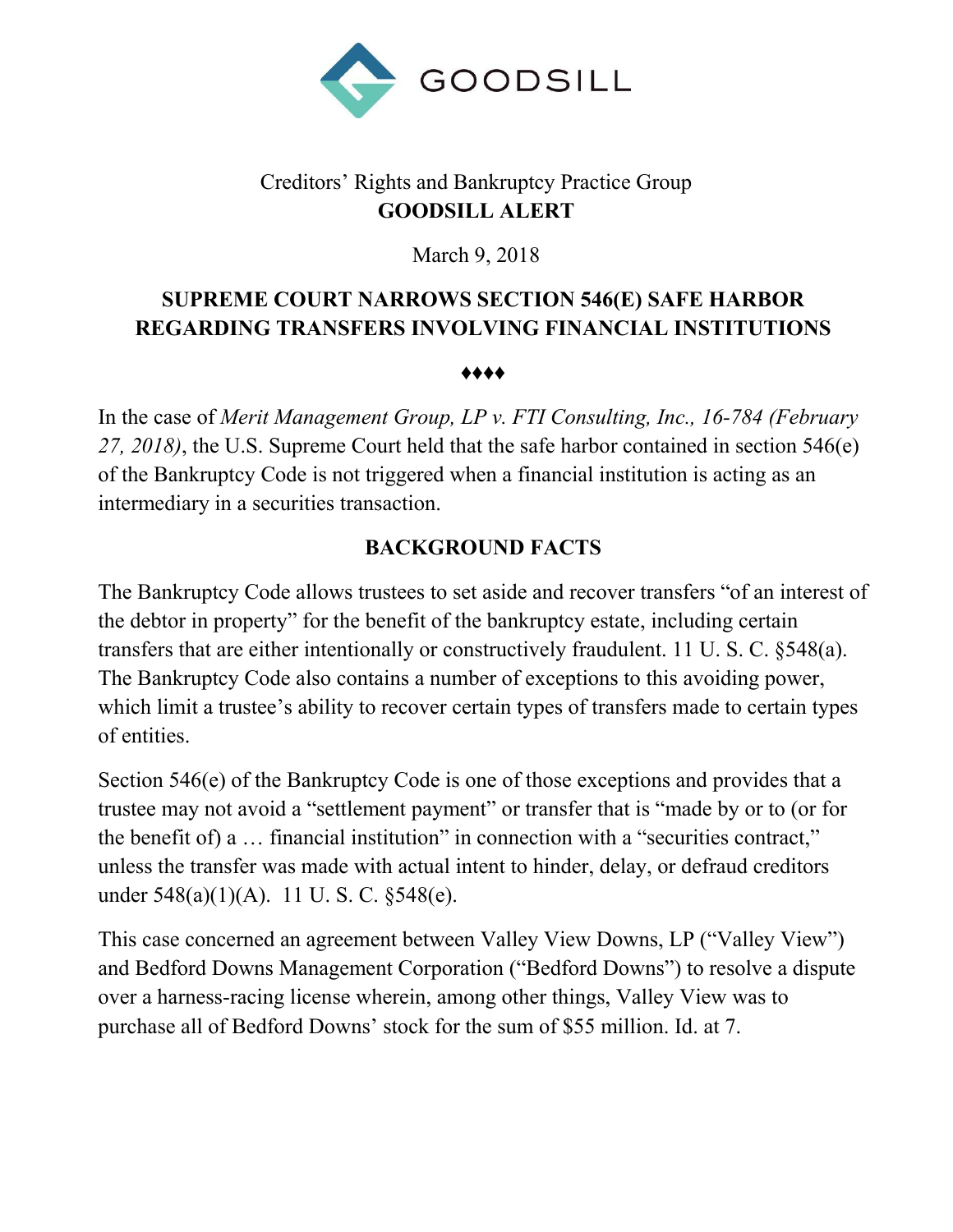Valley View arranged for the Cayman Islands branch of Credit Suisse to finance the \$55 million purchase price by wiring the money to Citizens Bank of Pennsylvania, which had agreed to serve as the third-party escrow agent for the transaction. Id.

As part of the transaction, each of Bedford Downs' shareholders, including Merit Management Group, LP ("Merit"), deposited their stock certificates into escrow. Id. When the transaction was completed, Merit received approximately \$16.5 million from the sale of its Bedford Downs stock to Valley View. Id. at 8.

Valley View and its parent company, Centaur, LLC, later filed for Chapter 11 bankruptcy protection. Id. In that proceeding, the Bankruptcy Court confirmed a chapter 11 plan and appointed FTI Consulting, Inc. ("FTI"), to serve as trustee of the Centaur litigation trust. Id.

FTI filed a lawsuit against Merit seeking to avoid the \$16.5 million transfer from Valley View to Merit for the sale of Bedford Downs' stock as constructively fraudulent under §548(a)(1)(B) of the Bankruptcy Code, alleging that Valley View was insolvent when it purchased Bedford Downs and "significantly overpaid" for the Bedford Downs stock. Id.

In the lawsuit, Merit moved for judgment on the pleadings under Federal Rule of Civil Procedure 12(c), contending that the Section 546(e) safe harbor barred FTI from avoiding the Valley View-to-Merit transfer. Id. Specifically, Merit argued that the safe harbor applied because the transfer was a "settlement payment . . . made by or to (or for the benefit of)" a covered "financial institution"—here, Credit Suisse and Citizens Bank. Id. at 8-9.

The District Court granted Merit's Rule  $12(c)$  motion, reasoning that the §546(e) safe harbor applied because the financial institutions transferred or received funds in connection with a "settlement payment" or "securities contract." Id. at 9. The Court of Appeals for the Seventh Circuit reversed, holding that the Section 546(e) safe harbor did not protect transfers in which financial institutions served as mere conduits. Id.

The U.S. Supreme Court granted certiorari to resolve a conflict among the circuits as to the proper application of the §546(e) safe harbor. Id.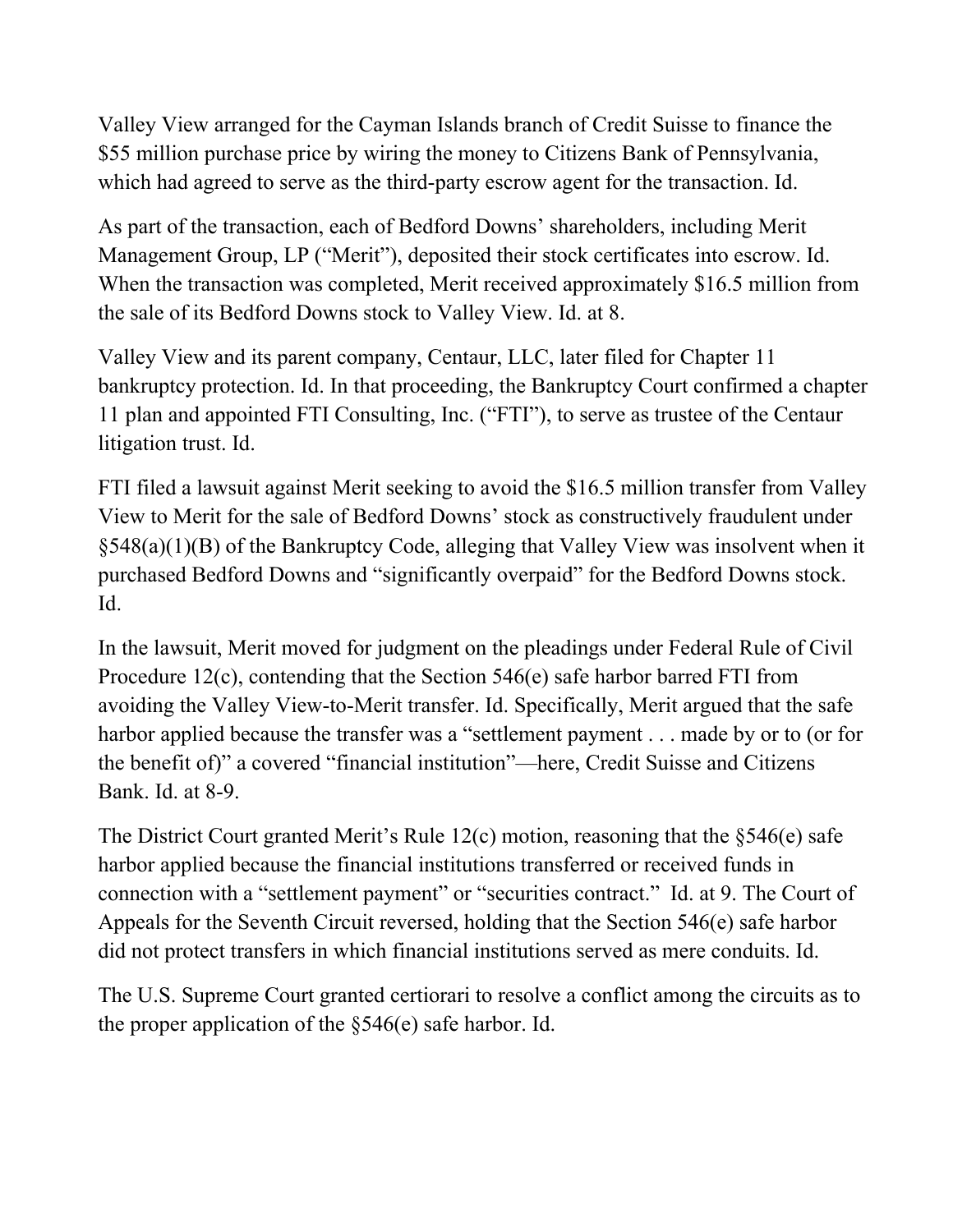### **THE SUPREME COURT'S DECISION**

Before the Supreme Court, Merit argued that the Court should look not only to the Valley View-to-Merit end-to-end transfer, but also to all of its component parts, including the \$16.5 million transfer by Credit Suisse to Citizens Bank and two transactions by Citizens Bank to Merit (i.e., the transmission of \$16.5 million over two installments by Citizens Bank as escrow agent to Merit). Id. at 10. Because the component parts included transactions by and to "financial institutions," Merit contended that Section 546(e) barred avoidance of the transfer. Id.

On the other hand, FTI argued that the only relevant transfer for purposes of the §546(e) safe harbor inquiry was the overarching transfer between Valley View and Merit of \$16.5 million for purchase of the stock, which is the transfer that the trustee sought to avoid under  $\S 548(a)(1)(B)$ . Id. FTI argued that because that transfer from Valley View to Merit was not made by, to, or for the benefit of a financial institution, the safe harbor has no application. Id.

The Supreme Court agreed with FTI. Id. The Court explained that "to qualify for protection under the securities safe harbor, §546(e) provides that the otherwise avoidable transfer itself be a transfer that meets the safe-harbor criteria." Id. at 13. The Court explained:

The safe harbor saves from avoidance certain securities transactions 'made by or to (or for the benefit of)' covered entities. Transfers 'through' a covered entity, conversely, appear nowhere in the statute.

Id. at 18.

The Court explained that the relevant transfer for purposes of the §546(e) safe harbor analysis is the transfer that the trustee seeks to avoid pursuant to its substantive avoiding powers, i.e. the end-to-end transfer of \$55 million from Valley View to Merit. Id.

The Court concluded that "[b]ecause the parties do not contend that either Valley View or Merit is a "financial institution" or other covered entity, the transfer falls outside of the  $§546(e)$  safe harbor. " Id. at 19.